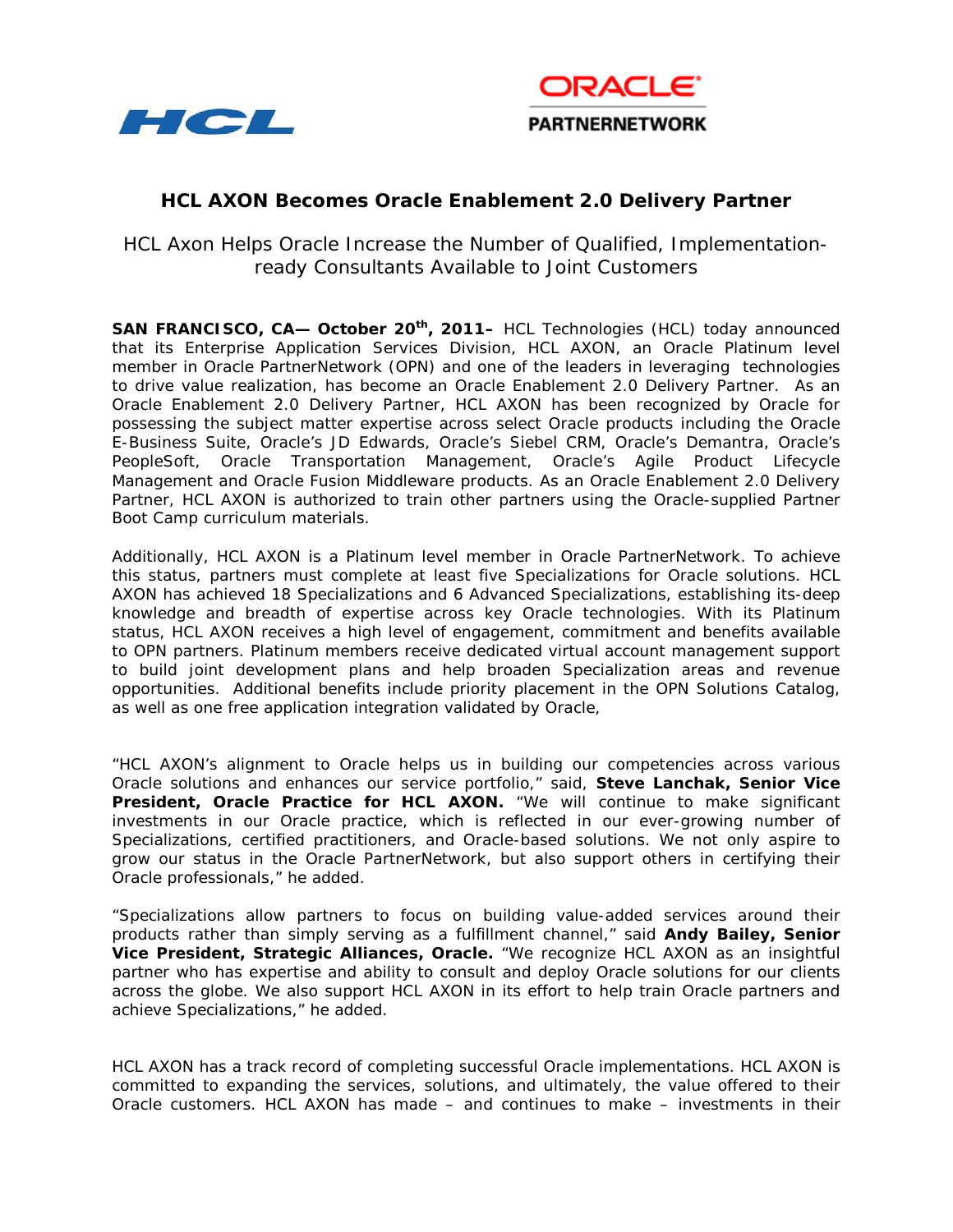



## **PARTNERNETWORK**

 Oracle practice, which is reflected in their growing number of Specializations, certified practitioners, and Oracle-based solutions. Based on this expertise, HCL AXON is well positioned to resell Oracle application and technology products in various parts of the world. HCL AXON also offers subscription-based Platform BPO services based on Oracle platforms. <http://www.hcltech.com/oracle/>

### **Trademarks**

Oracle and Java are registered trademarks of Oracle Corporation and/or its affiliates

#### **About HCL Technologies**

HCL Technologies is a leading global IT services company, working with clients in the areas that impact and redefine the core of their businesses. Since its inception into the global landscape after its IPO in 1999, HCL focuses on 'transformational outsourcing', underlined by innovation and value creation, and offers integrated portfolio of services including software-led IT solutions, remote infrastructure management, engineering and R&D services and BPO. HCL leverages its extensive global offshore infrastructure and network of offices in 26 countries to provide holistic, multiservice delivery in key industry verticals including Financial Services, Manufacturing, Consumer Services, Public Services and Healthcare. HCL takes pride in its philosophy of 'Employees First, Customers Second' which empowers our 80,520 transformers to create a real value for the customers. HCL Technologies, along with its subsidiaries, has reported consolidated revenues of US\$ 3.7 billion (Rs 16,977 crores), as on 30 September 2011 (on LTM basis). For more information, please visi[t www.hcltech.com](http://www.hcltech.com/) 

#### **About HCL Enterprise**

HCL is a \$6 billion leading global technology and IT enterprise comprising two companies listed in India – HCL Technologies and HCL Infosystems. Founded in 1976, HCL is one of India's original IT garage start-ups. A pioneer of modern computing, HCL is a global transformational enterprise today. Its range of offerings includes product engineering, custom & package applications, BPO, IT infrastructure services, IT hardware, systems integration, and distribution of information and communications technology (ICT) products across a wide range of focused industry verticals. The HCL team consists of over 85,000 professionals of diverse nationalities, who operate from 31 countries including over 500 points of presence in India. HCL has partnerships with several leading global 1000 firms, including leading IT and technology firms. For more information, please visi[t www.hcl.com](http://www.hcl.com/)

HCL AXON ([www.hcl-axon.com](http://www.hcl-axon.com/)), the Enterprise Application Services Division of HCL Technologies that delivers significant value to large, complex organizations through the innovative implementation and support of enterprise applications. HCL AXON has a significant number of the industry's most experienced professionals specializing in the delivery of sustained business improvement through technology enabled transformation programs. HCL AXON's consultants bring in-depth industry expertise alongside best practice functional knowledge to address the strategic, operational, information management and organizational effectiveness challenges faced by organizations today.

HCL AXON is renowned for its global ability to help clients define more ambitious strategies, build more effective organizations and shape more successful futures.

#### **About Oracle PartnerNetwork**

Oracle Partner Network (OPN) Specialized is the latest version of Oracle's partner program that provides partners with tools to better develop, sell and implement Oracle solutions. OPN Specialized offers resources to train and support specialized knowledge of Oracle products and solutions, and has evolved to recognize Oracle's growing product portfolio, partner base and business opportunity. Key to the latest enhancements to OPN is the ability for partners to differentiate through Specializations. Specializations are achieved through competency development, business results, expertise, and proven success. To find out more: **<http://www.oracle.com/partners.>**